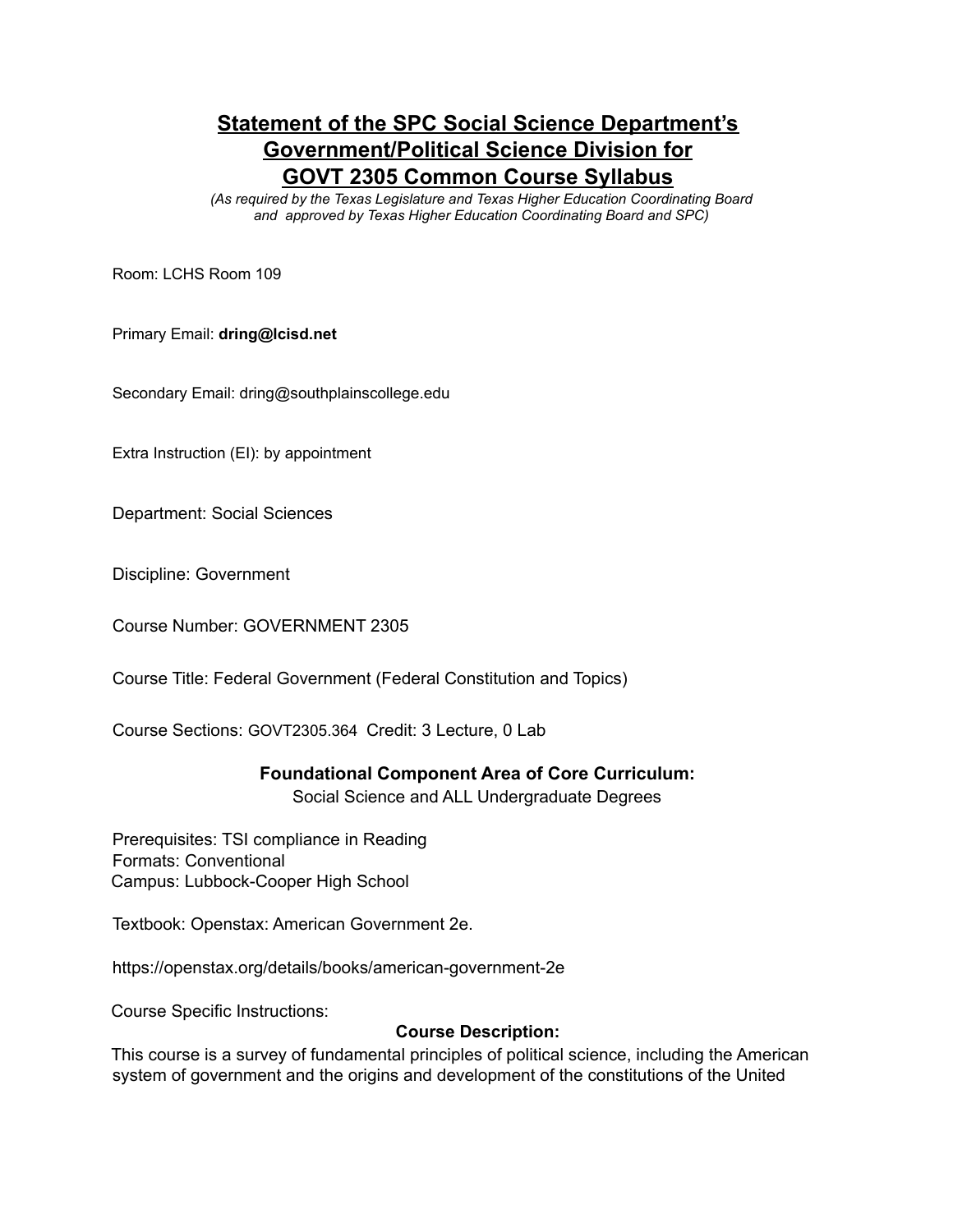States. This course satisfies the Legislative requirements for teacher certification.

As a dual credit course, classwork assigned by your instructor will count both towards your SPC grade and LCHS grade. All assignments are expected to be up to the standards of an 2000-level course (freshman/sophomore difficulty) and will be graded with the rigor of an institution of higher-learning.

Any student that feels they cannot complete the course expectations should explore options besides dual credit.

# **Course Purpose:**

Government 2305, as taught at South Plains College, is a reading intensive course designed to acquaint the learner with the origin and development of the US Constitution, structure and powers of the national government including the legislative, executive, and judicial branches, federalism, political participation, the national election process, public policy, civil liberties and civil rights. This course meets the statutory requirements as set forth by the State of Texas. Approval Number: 45.1002.51 25

# **Course Requirements:**

To maximize a student's potential to complete this course, he/she should attend all class meetings, complete all homework assignments and examinations in a timely manner, and complete all other projects or papers as assigned in the instructor's specific instructions.

### **Course Evaluation:**

At the end of the semester, students will complete an online course evaluation via SPC **Blackboard** 

### **Attendance Policy:**

Whenever absences become excessive and in the instructor's opinion, minimum course objectives cannot be met due to absences, the student will be withdrawn from the course. Each instructor will have additional information about attendance on his/her course information sheet.

### **Student Learning Outcomes (SLO):**

- *1. Recognize the differences between the New Jersey and Virginia Plans*
- *2. Identify the major components of Articles I, II, and III of the US Constitution*
- *3. Explain the major components of the Bill of Rights*
- *4. Define federalism and its constitutional basis between the national and state governments*
- *5. List differences between the US House of Representatives and the Senate*
- *6. Describe the powers of the president as established in the Constitution*
- *7. List the weaknesses of the Texas Constitution*
- *8. Identify the formal structure and organization of the Texas House and Senate*

# **Fundamental Component Areas (FCA):**

Students will be expected to perform satisfactorily in four FCA.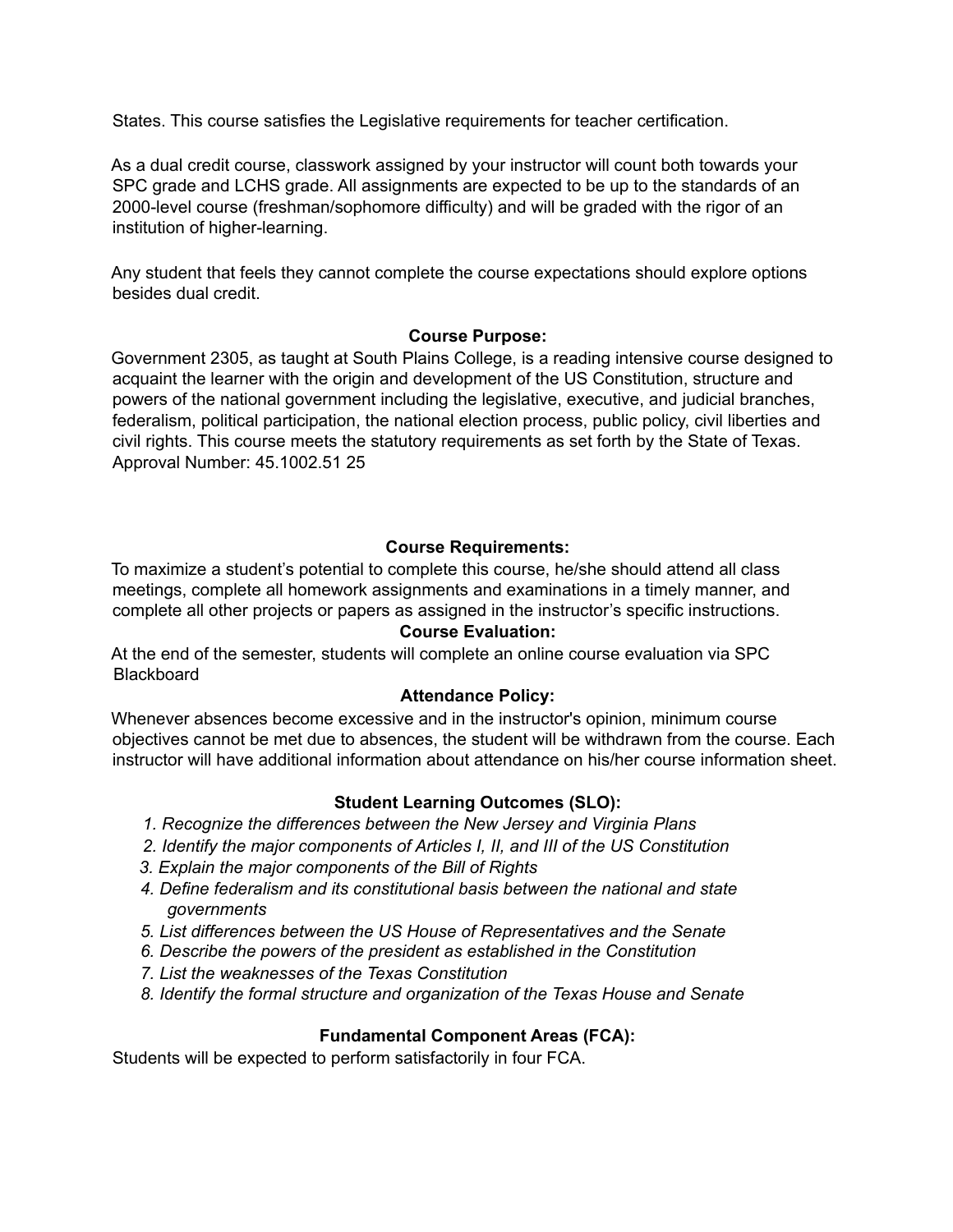**Critical Thinking Skills** – to include creative thinking, innovation, inquiry, and analysis, evaluation and synthesis of information by:

- Generating and communicating ideas by combining, changing, or reapplying existing information,
- Gathering and assessing information relevant to a question,  $\Box$  Analyzing, evaluating, and synthesizing information.

**Communication** – to include effective development, interpretation and expression of ideas through written, oral or visual communication by:

- Developing, interpreting, and expressing ideas through written, oral, or visual communication.
- Social Responsibility Skills to include intercultural competence, knowledge of civic responsibility, and the ability to engage effectively I regional, national, and global communities by:
- Demonstrating intercultural competence,
- Identifying civic responsibility,
- Engaging in regional, national, and global communities.

**Personal Responsibility** – to include the ability to connect choices, action, and consequences to ethical decision-making by:

- Reading, understanding and affirming agreement and acceptance of principles, guidelines and requirements set forth in the "Statement of Personal Responsibility of Students" (Attached)
	- Evaluating choices and actions and relating consequences to personal decision-making
- Accepting personal responsibility for decisions and actions taken or not taken

# **SOUTH PLAINS COLLEGE & CLASS POLICIES**

# **Attendance, drops and withdrawals, and academic integrity:**

# **Attendance**

 $\Box$  FOUR missed assignments (at any time; for any reason) will result in you being dropped from the course.

# **Dropping the course**

- YOU must drop this course at the SPC registrar's Office (there is **no on-line drop system** so on-line students must take care of this in person at the registrar's office). This is an official procedure which is described in the SPC Catalog. No one but YOU can initiate the drop and it must conform to the procedure for dropping a course. Failure to initiate and finalize the drop procedure will result in an F grade on your transcript. The drop cannot be made retroactive. The drop date can be found on the SPC calendar.
- Students who stop attending a class should go through the procedure for dropping a course; otherwise they may be administratively withdrawn for lack of attendance and their record will show an "X," "U," or "F" instead of a "W." Failure to follow college policy by withdrawing according to this procedure will be reflected on a student's transcript by the presence of "X," "U," or "F" marks, as determined by the instructor. A mark of "W" will be given for student-initiated drops or withdrawals that occur prior to and through "The Last Day to Drop" as indicated in the appropriate class schedule. A student who quits attending class and is administratively withdrawn from class will receive a grade of "X," or "F" as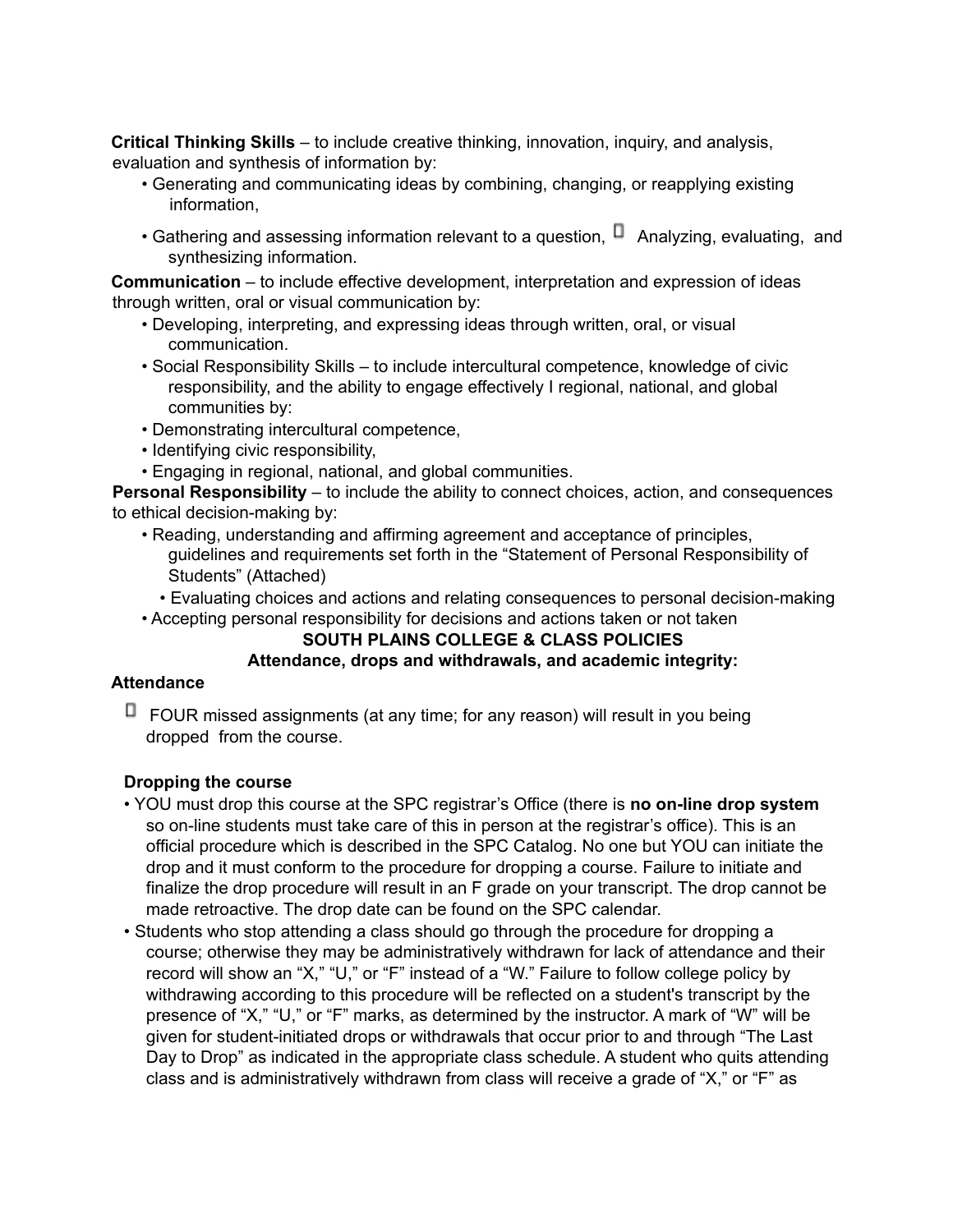determined by the instructor. "The Last Day to Drop" is indicated in the college class schedule.

• **Dropping an on-line class: You must contact Andrew Ruiz, Registrar (806-716-2371)**

**option 1:** if the student is in Lubbock or Levelland they will need to go to the admissions office (Levelland or Reese Campus) to drop the class.

**option 2:** if the student is in does **not** live in Lubbock or Levelland they should contact the Registrar's Office (806-716-2371) for further instructions.

You will need the following:

- 1. Statement indicating which class you want to drop
- 2. Student's Name
- 3. Student's Date of birth
- 4. Student ID# or last 4 digits of social security #
- 5. Telephone #
- 6. Student signature
- 7. Photo ID (usually a driver's license)
- 8. payment of drop fee

## 9. **If you follow these instructions you do NOT need my signature. Academic integrity**

• Anything that borders on cheating, plagiarism, or affects the academic integrity of the assignment or of the course will be dealt with using the harshest measures possible -- the least thing that could happen to you is dismissal from my class roster with a failing grade. • Cheating includes group work on the chapter exams.

- Your work must be *in your own words* and it must be original (cheating and plagiarism that is copying your friend's work or copying from another source -- will be dealt with in the harshest manner: you will be dropped from the class with an "F")
- Your work must be turned in on schedule to receive credit neither chapter exams nor major exams and assignments can be turned in after the due date and time have expired. There are no exceptions to this provision.

**Plagiarism**: Plagiarism is a morally repugnant choice. At SPC we take the offense of plagiarism very seriously.

Plagiarism is a very simple thing to spot: a failing student all of a sudden writes an essay that ought to be published – and guess what it usually is published! A mediocre student all of a sudden starts to use words and phrases that if asked to explain what the word or phrase means the offender cannot do so. But what you probably do not know is that having read widely in almost all of the areas I have you write on I have read most of the works that have been used in on-line sources. I am not a novice when it comes to the scholarly material nor am I a novice when it comes to how students your age should write. You are young students with little experience and I expect you to write like it – I have never asked you to write and think like professional historians and I certainly have not graded your work from that benchmark.

Secondly, plagiarism is the theft of another person's work. If you copy something from an internet source and present it as your own that is cheating, copying, and it is against the rules. In the "old days" before the internet, students had to at least go to the library and find a book to copy from; the internet has unfortunately made that a very simple (too simple, perhaps) process. If you take anything from this letter remember this: all anyone has to do to check for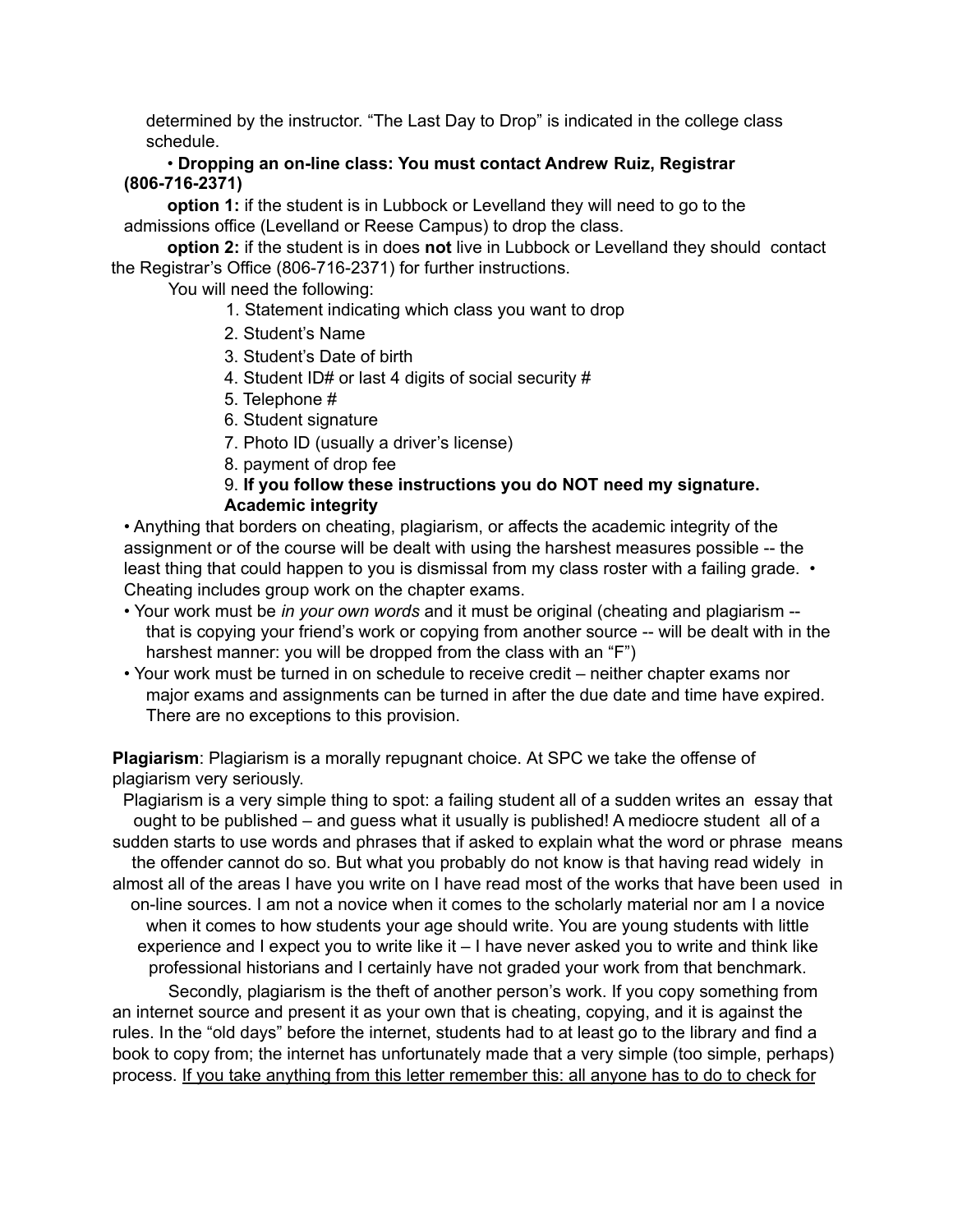plagiarism is take a random phrase from an essay, copy it, and paste it into a Google search and the source comes up. Unlike the old days, I don't have to go to the library in search of the proof – I have access to the same sources as you! The internet has made plagiarism much easier but it has also made catching it much easier, too!

Plagiarism can also be defined as one or more students turning in the same or similar papers. I remember what I have read and can spot similar words and phrases from paper to paper, from section to section, and from semester to semester. SPC also maintains a file of every paper submitted by every student and student papers are automatically scanned for uncanny similarities.

Plagiarism also includes anything copied from an internet source, such as Wikipedia. I am not just offended that you think so little about your own honor that you would steal from someone else, but I am disgusted that you would waste my time having to deal with this. **The consequence of plagiarism in my classes is this: the offender(s) will be receive zero credit for the entire assignment or exam or will be automatically dropped from the class with an F.**

**SPC Policy regarding "standard English":** All written assignments should be presented using the conventions of Standard Written English. South Plains College requires all students to become proficient in "academic English," a form of English that is typically used in academic, professional, and business contexts. While slang, regional idioms, and informal kinds of selfexpression are appropriate in some contexts, they are out of place in academic writing. Writing instructors and professors in courses across the campus expect all students to demonstrate proficiency in using the conventions of academic English in their written work, whether it is inclass exams or take-home essays.

**Students with disabilities**: Students with disabilities, including but not limited to physical, psychiatric or learning disabilities, who wish to request accommodations in this class should notify the Special Services Office early in the semester so that the appropriate arrangements may be made. In accordance with federal law, a student requesting accommodations must provide acceptable documentation of his/her disability to the Special Services Coordinator. For more information, call or visit the Special Services Office in the Student Services Building, 806716-2529 or 806-716-2530.

**Blackboard Accessibility Standards:** Blackboard measures and evaluates accessibility levels using two sets of standards: Section 508 of the Rehabilitation Act issued from the United States federal government and the Web Content Accessibility Guidelines (WCAG 2.0) issued by the World Wide Web Consortium (W3C). A third party conducts audits of our software releases to ensure the accessibility of the products. For Blackboard Learn 9.1's conformance with the accessibility standards under Section 508 of the Rehabilitation Act using the Voluntary Product Accessibility Template® (VPAT®) tool, see the VPAT for Blackboard Learn Release 9.1. For Blackboard Learn 9.1 SP11 conformance statement for Web Content Accessibility Guidelines 2.0, Level AA see Learn Accessibility Conformance Statement. To learn more about Blackboard's commitment to accessibility, see http://www.blackboard.com/accessibility. (These resources are available in English only.)

### **Student Privacy**

South Plains College is bound by the Texas Open Records Law and the Family Educational